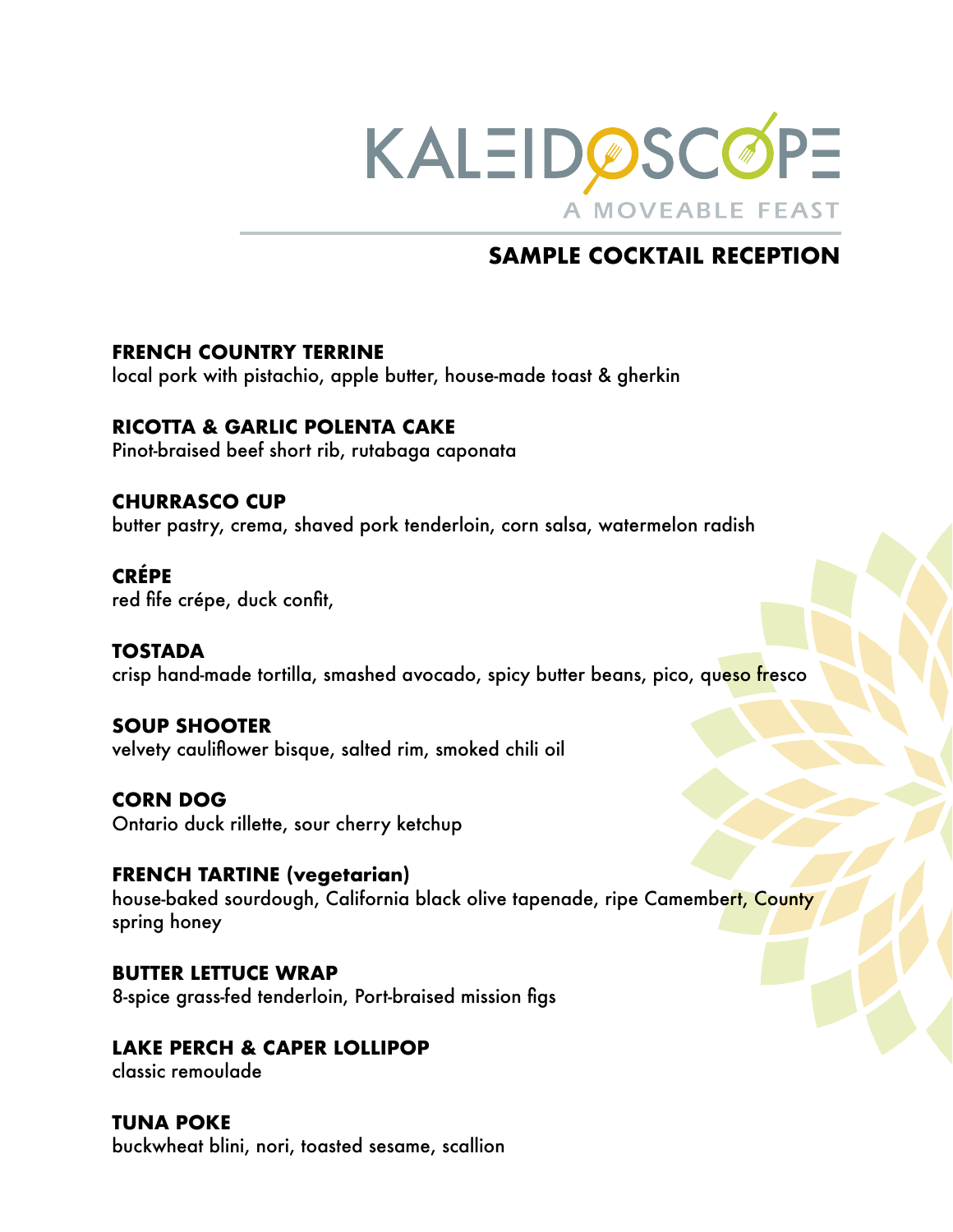

## **SAMPLE COCKTAIL RECEPTION**

### **ALMOND & CINNAMON HORCHATA (vegan)**

sweet orange-scented rim, edible flower

**CROQUETTE (vegetarian)**  caramelized Vidalia onion, Gruyere cheese, rouille

#### **CORN & ONION HUSH PUPPY (vegetarian)**

pickled jalapeños, aged cheddar, black onion seed, tamarind chutney

#### **TWO-BITE ARANCINI (vegetarian)**

wild mushroom & truffle, parmesan risotto, mozzarella stuffed, classic marinara

#### **BURGER SLIDERS**

assorted varieties & garnishes, house-baked brioche buns

#### **KOREAN BLINI** crisp lettuce leaf, Korean braised short rib, local kim chi

#### **GRILLED SHRIMP & PINEAPPLE SKEWER**

firecracker marinade, mango-citrus vinaigrette

# **FENNEL-CRUSTED BEEF TENDERLOIN**

in a roasted baby potato, port-cherry reduction, miso aioli

#### **SPANAKOPITA (vegetarian)**

fresh spinach, local cheese in a flaky bundle

#### **RED LENTIL QUENELLE (vegetarian)**

spicy red lentils & bulgur, served in a lettuce cup with herb-yogurt dressing

#### **OPEN FACE GRILLED CHEESE (vegetarian)**

house-baked challah, local cheese, grilled peach, orchard fruit catsup, County honey